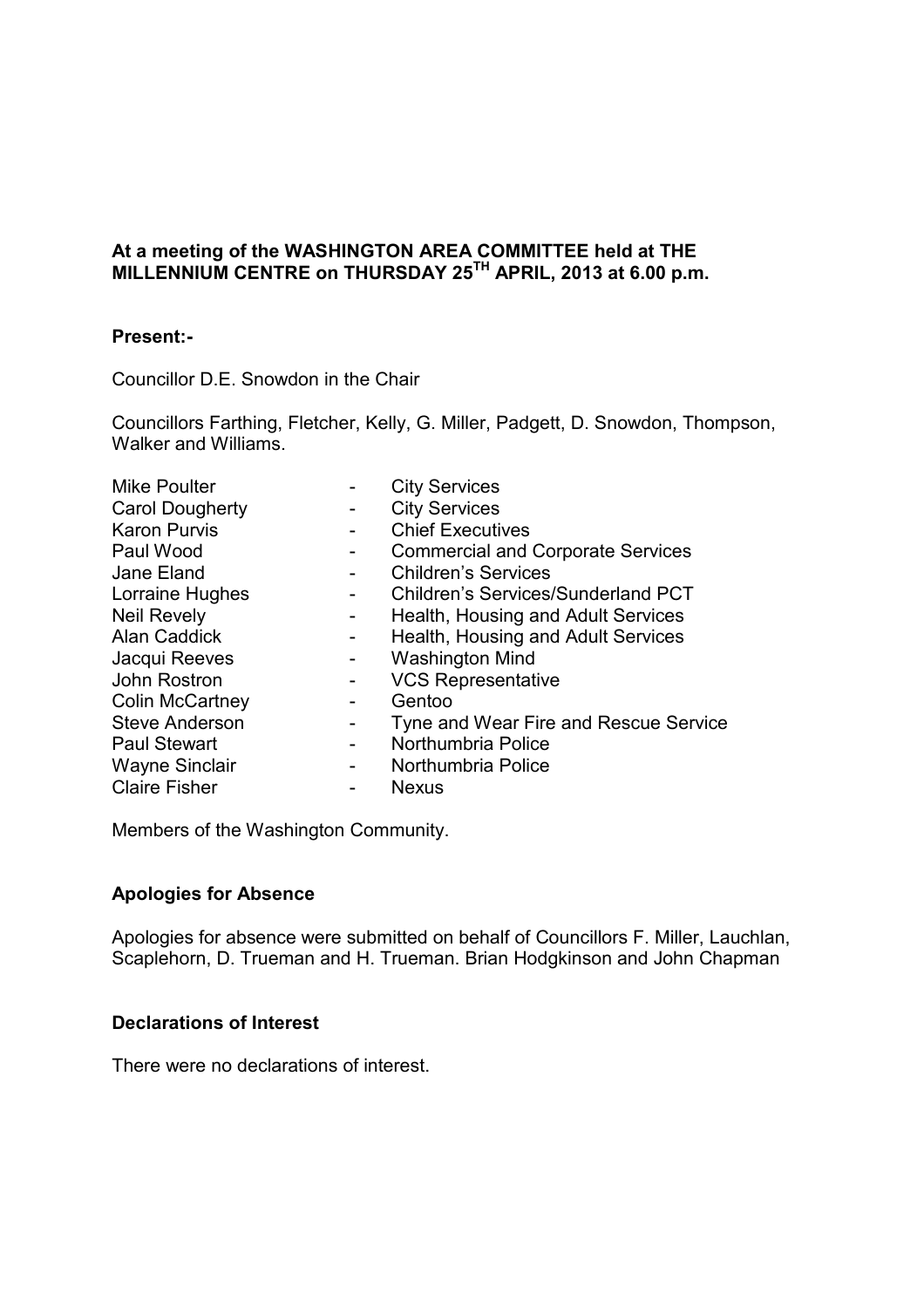# **Minutes of the Last Meeting of the Committee held on 15th January, 2013**

1. RESOLVED that the minutes of the last meeting of the Committee held on 15<sup>th</sup> January, 2013 (copy circulated) be confirmed and signed as a correct record.

## **Minutes of the extraordinary meeting held on 19th March, 2013**

2. RESOLVED that the minutes of the extraordinary meeting of the Committee held on  $19<sup>th</sup>$  March, 2013 (copy circulated) be confirmed and signed as a correct record.

## **Washington Area Committee Annual Report 2012/13**

The Chair of the Washington Area Committee submitted a report (copy circulated) for Members to approve the Washington Area Committee's Annual Report as part of the combined Area Committees Annual Report 2012/13 to be presented to Full Council.

(For copy report – see original minutes)

3, RESOLVED that Members considered and approved the Washington Annual Report for inclusion in the combined Area Committees Annual Report for 2012/13.

## **Place Board – Progress Report**

The Chair of the Place Board submitted a report (copy circulated) to provide the Committee with an end of year performance update on the 2012/13 Place Board Work Plan and requested the Area Committees approval of the board's proposed refresh of Work Plan priorities for 2013/14.

(For copy report – see original minutes)

Karon Purvis, Area Community Officer presented the report and was on hand to answer Members queries.

Councillor Walker referred to the proposed Work Plan and the Park Improvement Plan for Princess Anne Park and requested reassurance that other green spaces would not be excluded, such as Albany Park for example.

Mrs Purvis advised that the project matrix would include an initiative to look at a whole number of parks, Albany Park being one of those.

Councillor Kelly commented that it would be useful to understand what Members were looking for in terms of Heritage and what was important to their areas. Councillor Kelly advised that a report on Washington Heritage had been complied around three years ago on Washington Heritage and it may be worth the consideration of the Board.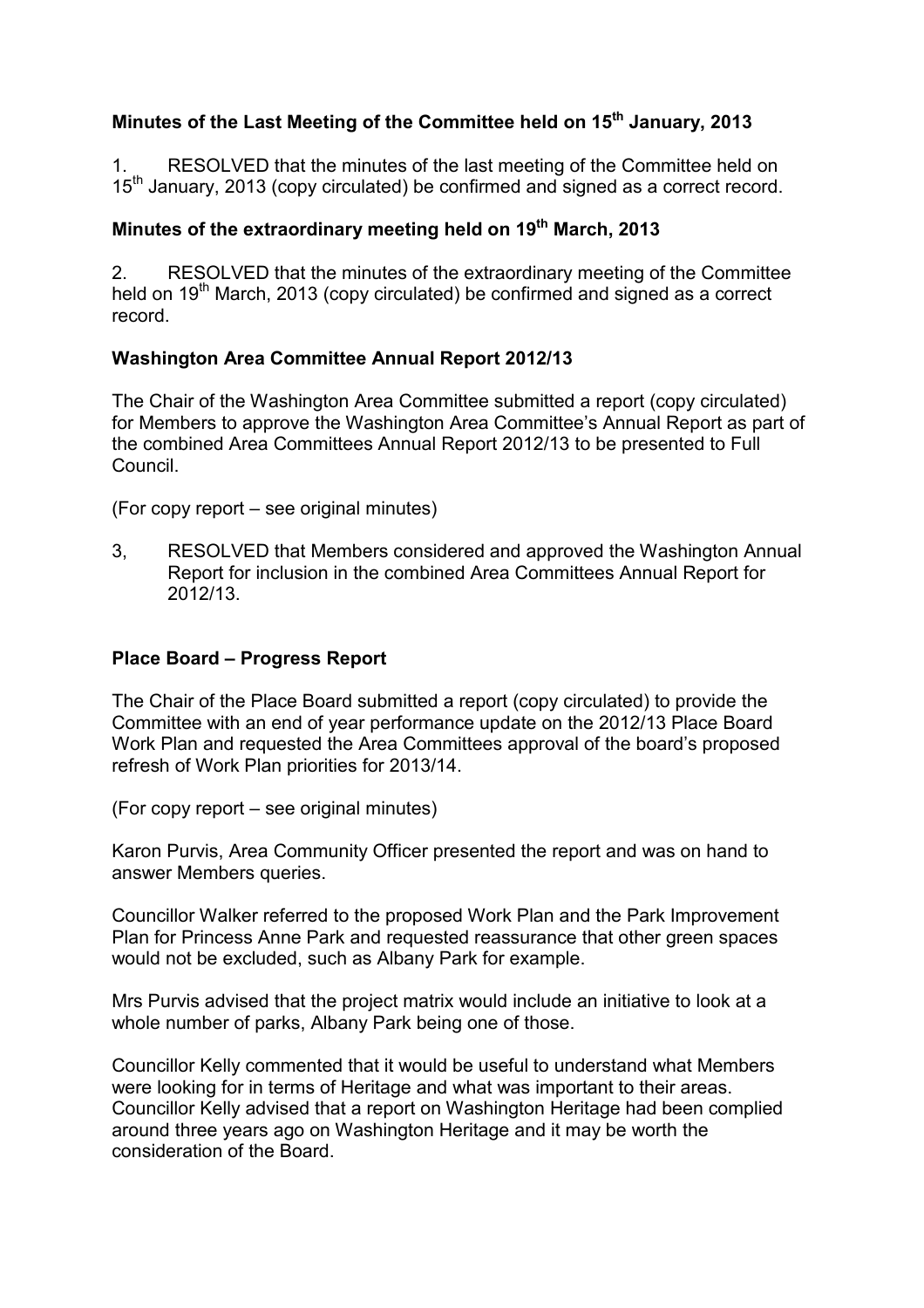Councillor Kelly also commented that a lot of work had been carried out around the Business sector, such as successful Business Breakfasts which they had not had any feedback on. The Chairman advised that this would be touched on in the People Board progress report.

- 4. RESOLVED that the Committee
- (i) Considered the Annual Performance Update with regard to the Washington Area Place Board's Work Plan for 2012/13
- (ii) Agreed the Washington Area Place Board Work Plan for 2013/14.

### **People Board – Progress Report**

The Chair of the People Board submitted a report (copy circulated) to provide the Committee with an end of year performance update on the 2012/13 People Board Work Plan and requested Area Committee approval of the Board's proposed refresh of Work Plan priorities for 2013/14.

(For copy report – see original minutes)

Councillor Williams presented the report and requested Members feedback on the work carried out by the Board and comments on the proposed actions that should be taken forward as part of the Work Plan.

Councillor G. Miller referred to action 6 of the 2012/13 Work Plan and commented that whilst the action was closed, no detail had been given as to the approach to take. Mrs Purvis advised that the Board had received a detailed report but as it was a massive issue that needed officer attention to develop a joined up approach with other Areas, the action was closed for the Washington People Board whilst a City wide approach was confirmed.

Councillor Miller commented that he would still like to see us action this.

Councillor Kelly referred to the action on tackling health inequalities and commented that at a previous area debate, the issue had been raised that young people were unwilling to travel to sexual health clinics outside of the area and might be something the People Board wanted to look into.

Lorraine Hughes, Sunderland PCT advised that youths can get a service through their GP's or they could arrange for home visits and there was a young persons clinic at the Washington Primary Care Centre but this was not a full service on offer.

Councillor Kelly commented that this appeared to be the problem in the fact that there needed to be a full service on offer, which Washington was missing and that it would be good to see the figures based on Washington. Ms Hughes advised that she could supply the figures and would pick this up outside of the meeting.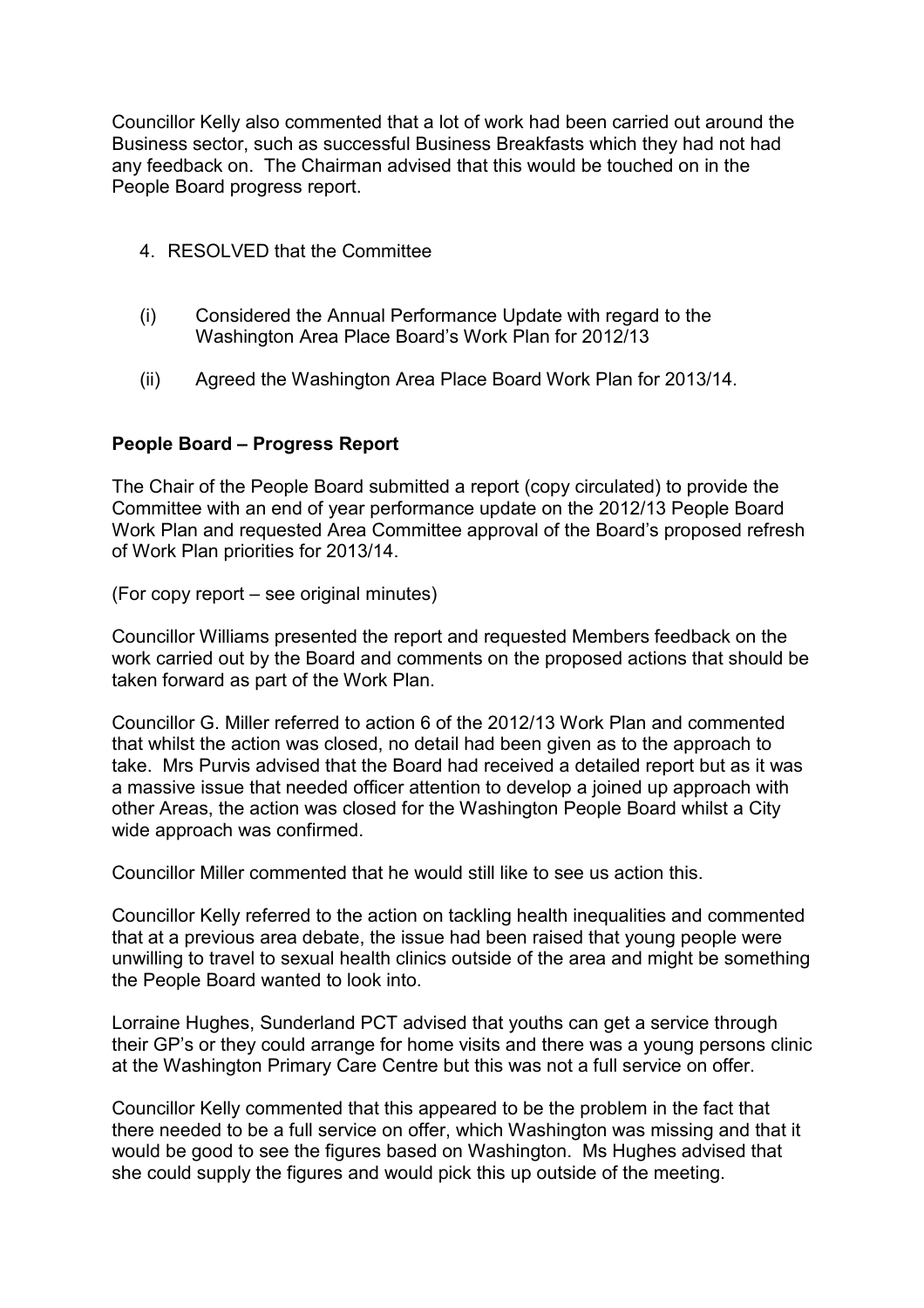Councillor Farthing commented that in relation to Chlamydia testing, there was a real resistance by young people to travel to Sunderland for further testing and that the Washington G.P Clinical Commissioning Group has sexual health as a priority so this might be something that we may want to commission.

In relation to the issue around Sulgrave flats, Councillor Kelly advised that Alan Caddick and his team, along with the Police had carried out fantastic work, reports of Anti Social Behaviour were down but it was still early days and there were still a number of problems.

Mr Caddick advised that they would be proposing a selective licensing scheme similar to the practice carried out in Hendon, which would allow the Council to work intensively with the landlords, and this was a suggested way forward that would be brought to a future meeting of the Area Committee.

Councillor David Snowdon commented that he would like to see items 6, 8 and 10 (Access to employment opportunities) become a priority on the Boards new work plan and would like to look at these in greater detail in the future.

In response to Councillor Kelly's request for more detail on item 16 of the new work plan, Mrs Purvis advised that this action was about maintaining regular contact with the established youth group and working with them to identify sources of ASB and such like.

Councillor Kelly commented that it could only be a positive to have young people involved and if there was a good youth forum established, he would love to have them become more involved with Area Committee. Mrs Purvis advised that Jim Kennedy, Area Youth Lead (Washington) was looking to set up events for them to attend through the new Washington Young People's Forum set up through Area Committee funding.

Councillor Kelly also commented that it was vital we support the VCS, who were struggling immensely.

- 5. RESOLVED that the Committee
- (i) Considered the Annual Performance Update with regard to the Washington Area People Board's Work Plan for 2012/13
- (ii) Considered and agreed the Washington Area People Board Work Plan for 2013/14

### **Financial Statement and Proposals for further allocation of Resources**

The Chief Executive submitted a report (copy circulated) to request the Committee's consideration of the financial statement of the Strategic Initiatives Budget (SIB) and to note the Community Chest initiatives that would benefit the area.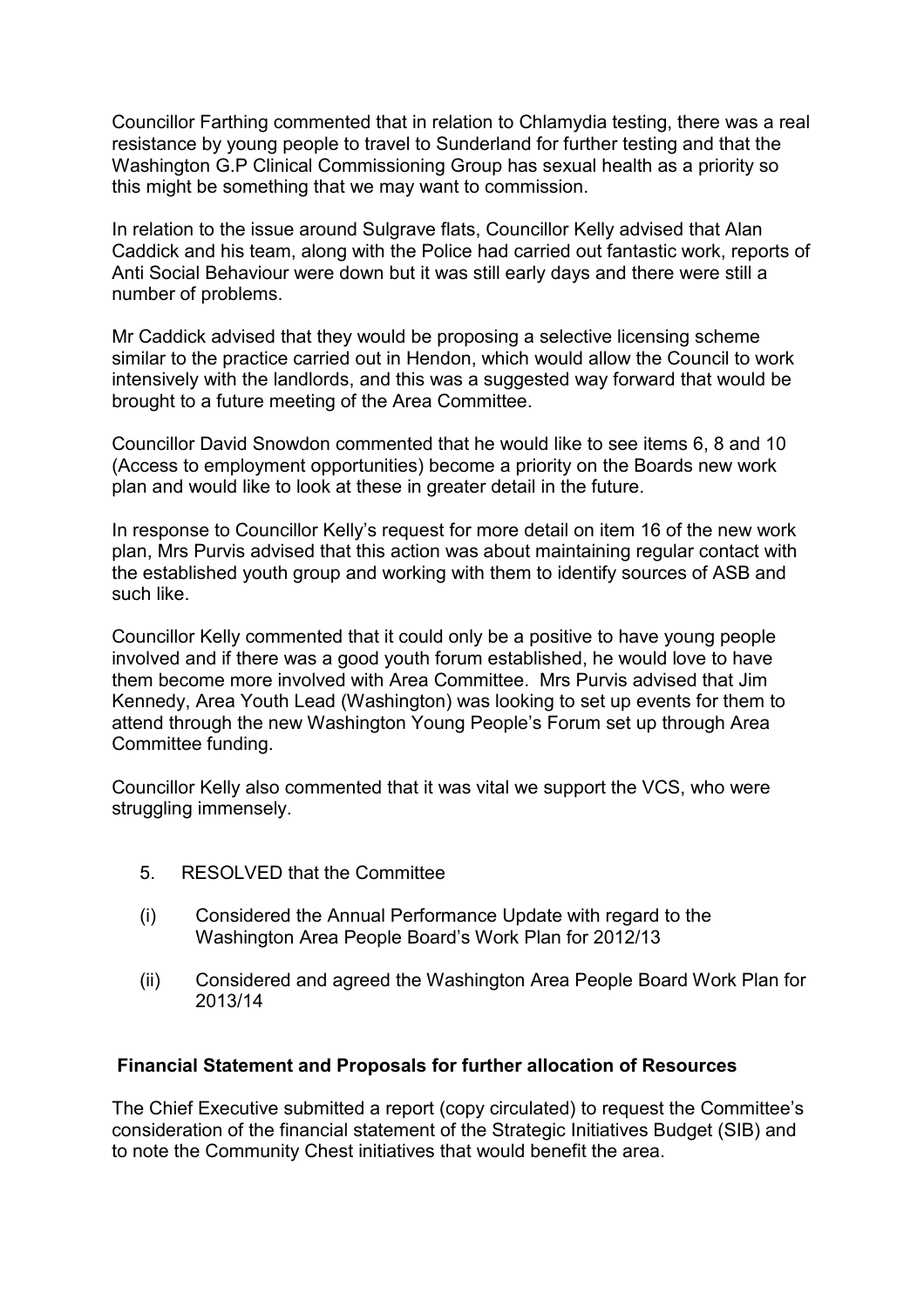(For copy report – see original minutes)

### 6. RESOLVED that the Committee:-

- i) Noted the financial statements set out in the report
- ii) Noted the 18 applications for Community Chest agreed and supported from the 2013/14 allocation, between January – April 2013 as set out in Annex 1

### **Area Community Voluntary Sector Network**

The Washington Area Community Voluntary Sector Network submitted a report (copy circulated) to provide an update with regard to the Washington Area Community and Voluntary Sector Network

John Rostron provided a verbal presentation to the Committee and advised that positive priorities came out of the meeting they attended with the People Board and the sector was keen to move forward, keen to understand how the Area Arrangements would work.

There was a need pull together the issues of mental health strategically and for the VCS to know how they can influence from the bottom up as Area Arrangements evolve, where they sit, to make their voice heard and they were keen to develop the good relationship already in place.

Mrs Purvis advised that now we had shared priorities going forward and with the new workplan approved, the Chair of the Area Committee was very keen to facilitate the VCS possibly by utilising the Strategic Initiatives Budget. In terms of the area arrangements, a project was underway to look at who has what role and hopefully through those workstreams the relationships would become clearer.

7. RESOLVED that the report be received and noted.

### **Tyne and Wear Fire Service Update**

The Tyne and Wear Fire and Rescue Service Submitted a report (copy circulated via email) to provide the Committee with Performance Monitoring details in relation to the Local Indicators for the Washington area.

(for copy report – see original minutes)

Steve Anderson presented the report and was on hand to answer Members queries.

The Chairman referred to the figures provided and commented that it was good to see the numbers decreasing due to the preventative measures being carried out.